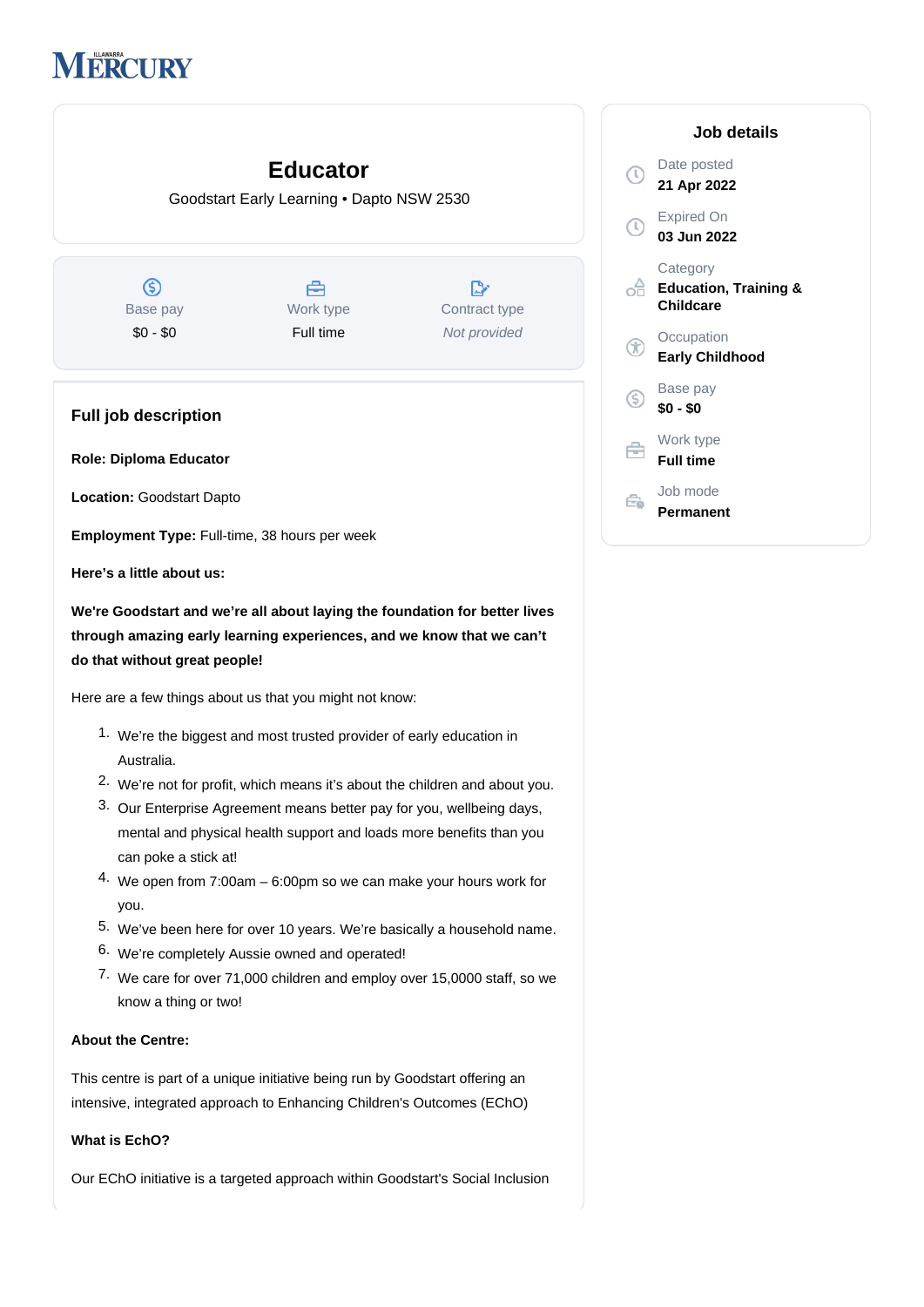Strategy that builds on our universally available early learning and care programs. The approach uses an Enhanced Service Delivery Model to provide wrap around intensive and sustainable resources to Goodstart Early Learning centres located in communities where children are more vulnerable to poor outcomes.

#### **What's in it for you?**

- 1. The payrate is awesome and above award too
- 2. There are heaps of employee benefits like Health Insurance, Travel and Accommodation deals and loads of discounts on tech and retail.
- 3. We offer wellbeing days, extra allowances, development days and more.
- 4. Plus, you get the benefit of flexible working arrangements, as we know work-life balance is super important.
- 5. We offer generous childcare discounts up to 50% off
- 6. We'll support your studies because the better you are, the better we are!
- 7. You can buy back more annual leave no you didn't read that wrong.
- 8. We seriously have the best team, ever. With so much support from our centre support functions, you won't ever be left out on your own!
- 9. We'll even provide you with more resources than you can poke a stick at!
- 10. You get to use your creative genius at work and really love your job!

#### **What about the role?**

As an Educator at Goodstart Corrimal,

- 1. We don't just want you to be a team player, we want you to be family.
- 2. It's about the children, so we'd love for you to collaborate with the Senior Educators and Educational Leader within your centre to observe, inform and continuously improve our educational programs on offer to children.
- 3. Safety is a must! You put safety first with everything that you do!
- 4. Finally, you'll need to ensure all learning experiences are inclusive and tailored to the needs of all children.

#### **Ok, so what do you need?**

- A strong knowledge of the EYLF and NQS is a very good start (notice the pun?!)
- Share our passion for being child led, with your approach to education
- Planning and implementing some seriously awesome, seriously highquality educational programs
- Working across a variety of shifts we'll always do our best to accommodate your preferences!
- You'll have to hold a Diploma in Early Childhood (or an ACECQA approved equivalent), because that's super important.

#### **I'm in! Where do I apply?**

• Just simply click 'Apply Now' and submit your application and we'll find